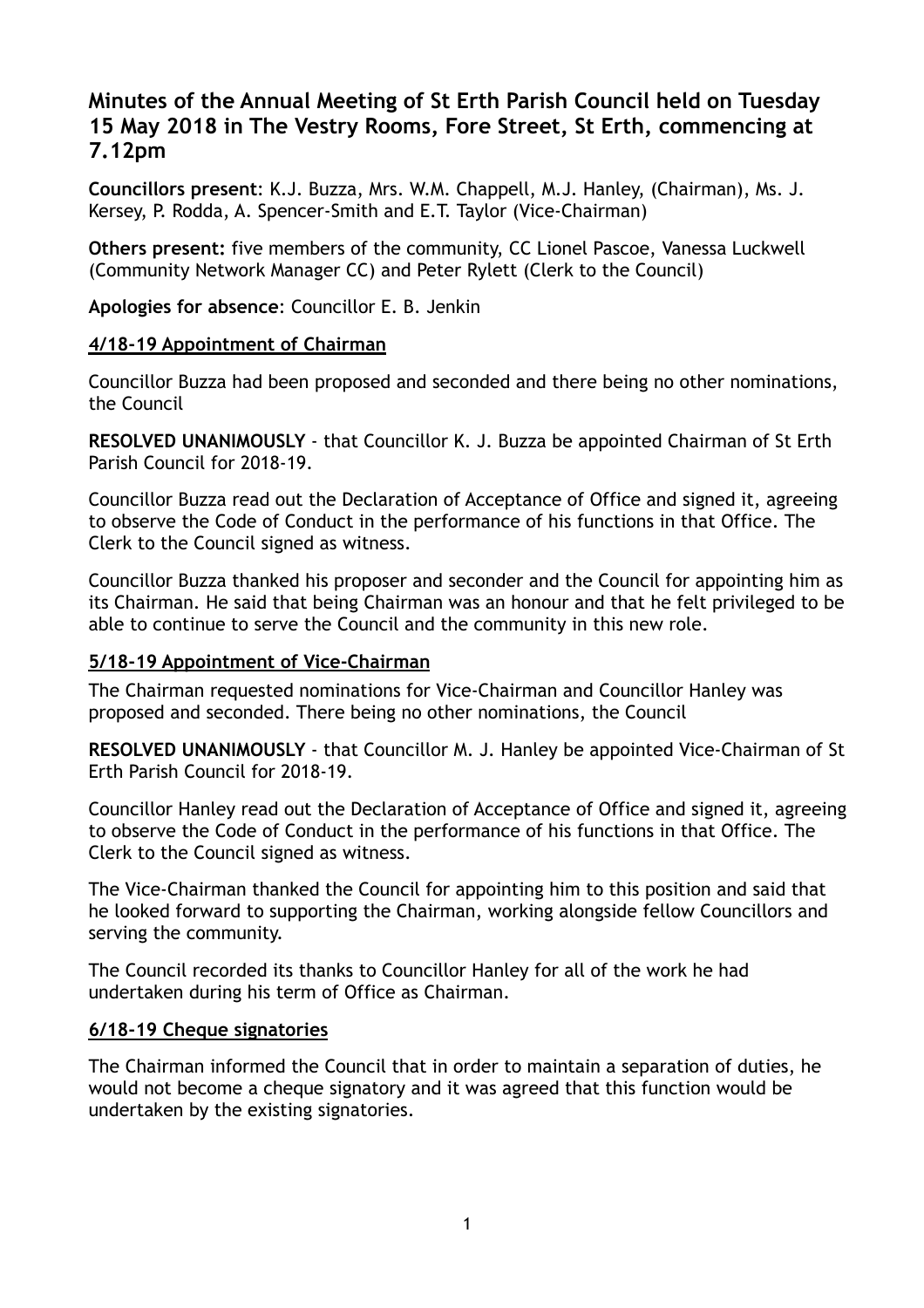### **7/18-19 Declarations of interest**

Councillor Taylor declared a non-pecuniary interest in planning application PA18/03608: Removal of condition 2 (holiday lets not to be used during months of December and January) in respect of W1/88/P/0591 to allow all year holiday occupancy: 9 Trevithick Court, Tolroy Manor Holiday Park.

### **8/18-19 Minutes of the ordinary meeting of the Council held on 3 April 2018**

The Clerk stated that:

1. Councillor Spencer-Smith had not been present and had submitted apologies;

2. he had agreed to a request from Councillor Ms. Kersey to add words to minute 185/17-18 Improving drainage meeting with 3MS Construction on 21 March, so that the text would now read:

"The Council noted the report of the Clerk on this matter concerning rectification of continued flooding to the public footpath following associated works and asked the Clerk to inform the neighbour of the attempts to improve the situation."; and

3. minute number 177/17-81 should read 177/17-18.

The Clerk then updated the Council on the current situation with regard to the planning applications considered at the meeting on 3 April as follows:

PA17/11439: [Listed building consent for internal and external alterations to Farmhouse](http://planning.cornwall.gov.uk/online-applications/applicationDetails.do?activeTab=summary&keyVal=P0A2KIFGIBT00&prevPage=inTray)  [including installation of rooflights, construction of storm porch, re-roofing single storey](http://planning.cornwall.gov.uk/online-applications/applicationDetails.do?activeTab=summary&keyVal=P0A2KIFGIBT00&prevPage=inTray)  [lean-to together with regularisation of works carried out to roof and external walls prior](http://planning.cornwall.gov.uk/online-applications/applicationDetails.do?activeTab=summary&keyVal=P0A2KIFGIBT00&prevPage=inTray)  [to listing. Refurbishment and extension of former goat house to form residential annex for](http://planning.cornwall.gov.uk/online-applications/applicationDetails.do?activeTab=summary&keyVal=P0A2KIFGIBT00&prevPage=inTray)  [use ancillary to main dwelling. Refurbishment of former cow house to form workspace.](http://planning.cornwall.gov.uk/online-applications/applicationDetails.do?activeTab=summary&keyVal=P0A2KIFGIBT00&prevPage=inTray)  [Construction of external paved areas:](http://planning.cornwall.gov.uk/online-applications/applicationDetails.do?activeTab=summary&keyVal=P0A2KIFGIBT00&prevPage=inTray) 9 Porthcollum Lane – *approved by CC.*

PA17/11438: [Change of use of former agricultural land to the north of the farmhouse,](http://planning.cornwall.gov.uk/online-applications/applicationDetails.do?activeTab=summary&keyVal=P0A2KEFGIBS00&prevPage=inTray)  [including the former cow house, to residential curtilage. Internal and external alterations](http://planning.cornwall.gov.uk/online-applications/applicationDetails.do?activeTab=summary&keyVal=P0A2KEFGIBS00&prevPage=inTray)  [to Farmhouse including installation of rooflights, construction of storm porch and re](http://planning.cornwall.gov.uk/online-applications/applicationDetails.do?activeTab=summary&keyVal=P0A2KEFGIBS00&prevPage=inTray)[roofing single storey lean-to together with regularisation of works carried out to roof and](http://planning.cornwall.gov.uk/online-applications/applicationDetails.do?activeTab=summary&keyVal=P0A2KEFGIBS00&prevPage=inTray)  [external walls prior to listing. Refurbishment and extension of former goat house to form](http://planning.cornwall.gov.uk/online-applications/applicationDetails.do?activeTab=summary&keyVal=P0A2KEFGIBS00&prevPage=inTray)  [residential annex for use ancillary to main dwelling. Refurbishment of former cow house](http://planning.cornwall.gov.uk/online-applications/applicationDetails.do?activeTab=summary&keyVal=P0A2KEFGIBS00&prevPage=inTray)  [to form workspace. Construction of external paved areas:](http://planning.cornwall.gov.uk/online-applications/applicationDetails.do?activeTab=summary&keyVal=P0A2KEFGIBS00&prevPage=inTray) 9 Porthcollum Lane – *approved by CC.*

PA18/02134: [T1 Birch \(Fell\) and T2 Ash \(Reduce from 15m to 12m](http://planning.cornwall.gov.uk/online-applications/applicationDetails.do?activeTab=summary&keyVal=P53WW3FGKOG00&prevPage=inTray)): Lanuthnoe Cottage, 25 Church Street – *approved by CC.* 

[PA18/02245: Non-material amendment to alter drainage arrangements in respect of](http://planning.cornwall.gov.uk/online-applications/applicationDetails.do?activeTab=summary&keyVal=P581AKFG1OB00&prevPage=inTray)  [decision notice PA11/09753](http://planning.cornwall.gov.uk/online-applications/applicationDetails.do?activeTab=summary&keyVal=P581AKFG1OB00&prevPage=inTray): Land Adjacent to St Erth Railway Station – *approved by CC.* 

[PA18/01077: Use of 12A St Erth Hill as a separate property with reinstatement of](http://planning.cornwall.gov.uk/online-applications/applicationDetails.do?activeTab=summary&keyVal=P3FI0SFGKXX00&prevPage=inTray)  [boundary with 13 St Erth Hill: Construction of new entrance and driveway:](http://planning.cornwall.gov.uk/online-applications/applicationDetails.do?activeTab=summary&keyVal=P3FI0SFGKXX00&prevPage=inTray) Steppy Downs House, 13 St Erth Hill – *approved by CC.*

PA18/02522: [Extension to rear of garage:](http://planning.cornwall.gov.uk/online-applications/applicationDetails.do?activeTab=summary&keyVal=P5L20MFG1R900&prevPage=inTray) 41 School Lane – *approved by CC.*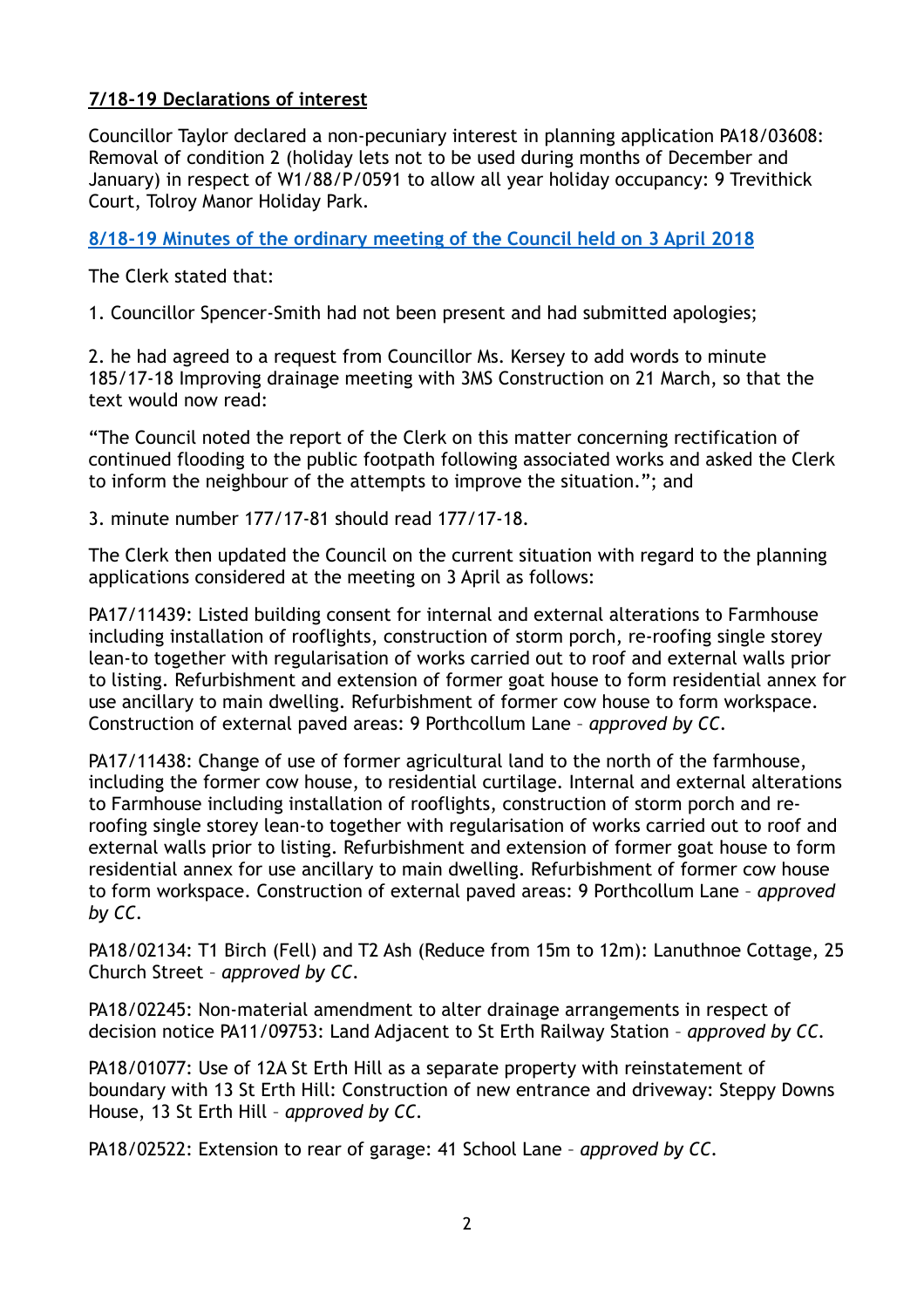PA17/11072: Continued use, consolidation of existing permissions and proposed yearround use of land as Holiday Park: River Valley Caravan Park, Relubbus - *awaiting determination by CC.*

**RESOLVED** – that subject to the changes advised by the Clerk, the Chairman signs, as a true and correct record, the minutes of the ordinary meeting of the Council held on 3 April, 2018.

**[9/18-19 Minutes of the meeting of the Governance Committee held on 17 April 2018](https://sterth-pc.gov.uk/type/council-sub-committees/)** 

The Chairman of the Committee presented these minutes and the Council

**RESOLVED** – that the minutes of the meeting of the Governance Committee, held on 17 April, 2018 be approved and the recommendations contained therein be adopted.

## **10/18-19 Appointment of existing committees and proposed new committees etc.**

The Council considered the report of the Clerk and

**RESOLVED** – that the following committees be appointed/re-appointed:

- **Open Spaces Committee**: Councillors Buzza, Jenkin, Rodda, Taylor and one vacancy. (The Chairman of the St Erth Residents Association is co-opted in an advisory capacity).
- **Charges Committee**: Chairman and Vice-Chairman of the Council, Councillors Mrs. Chappell and two vacancies.
- **Governance Committee**: Councillors Buzza, Mrs. Chappell, Spencer-Smith, Taylor and one vacancy.
- **Highway Improvements Working Group**: Councillors Buzza, Hanley and Ms. Kersey.
- **General Data Protection Regulations Working Group**: the Clerk and Councillors Buzza, Spencer-Smith and Taylor.
- **Vestry Rooms Working Group**: the Clerk and Councillors Mrs. Chappell, Hanley and Rodda.

## **[11/18-19 Constitutions and Terms of Reference of committees etc](https://sterth-pc.gov.uk/wp-content/uploads/2018/05/TOR.pdf).**

The Council considered the report of the Clerk and

**RESOLVED** – that the Constitution of the General Data Protection Regulations Working Group be amended to increase the membership from two to three Councillors and subject to that amendment, the Constitutions and Terms of Reference of the committees etc. listed above, be approved and adopted.

## **12/18-19 Review of representation on external bodies and arrangements for reporting back**

The Council received and noted the report of the Clerk on external bodies as follows:

a) **Hayle and St Ives Community Network Panel** – open to any Councillor to attend.

b) **The Committee of Management of the Hayle Day Care Centre Trust** – Councillor Mrs. Chappell.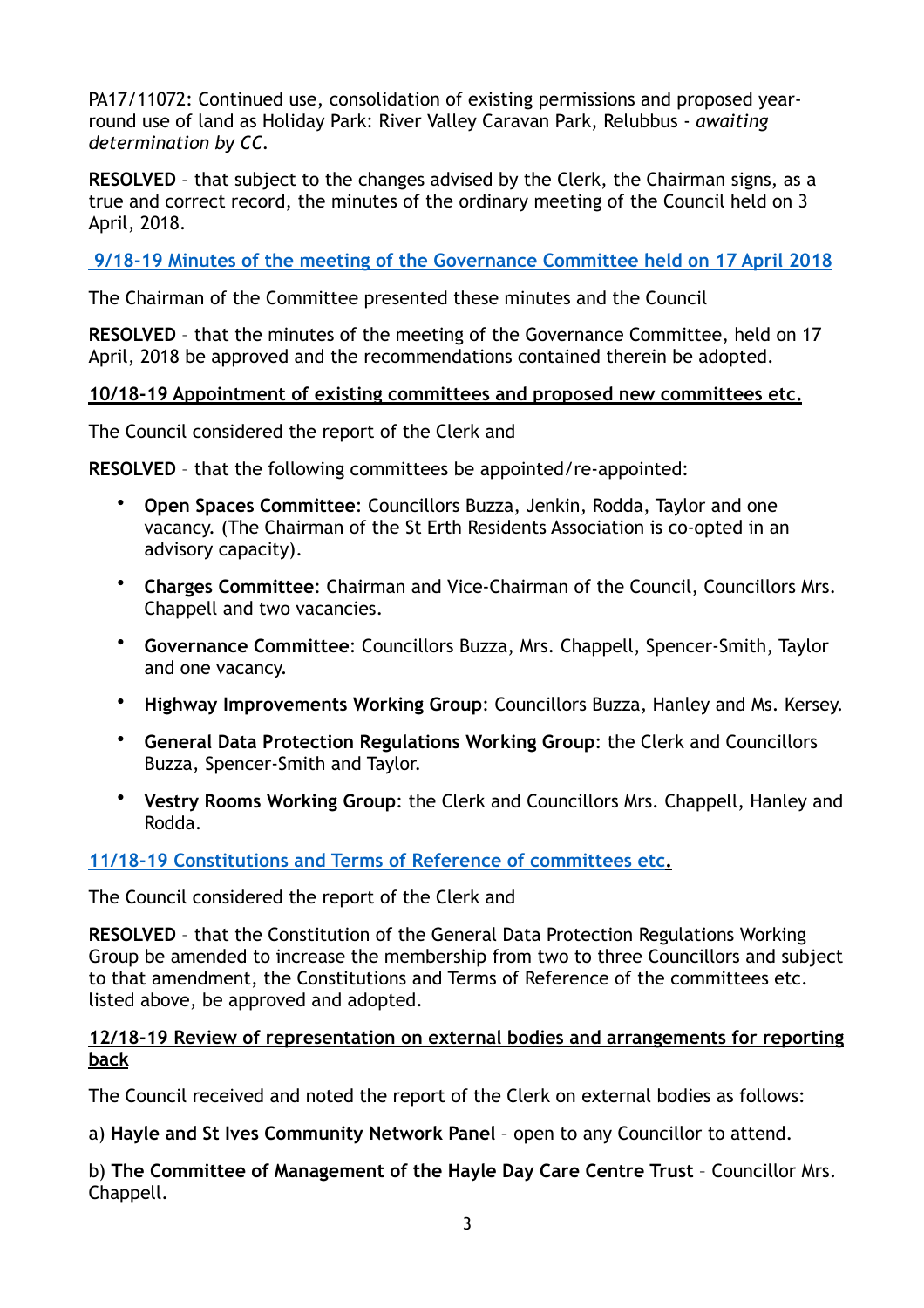c) **Penwith Access and Rights of Way Forum** – open to any Councillor to attend.

d) **South West Water Odour Liaison Group** – Councillors Hanley and Taylor.

e) **A30 Action Group/MP's Group** – open to any Councillor to attend.

f) **SUEZ Liaison Group** – Councillor Hanley and the Clerk.

g) **St Aubyn Estates Liaison Group** – Councillor Hanley and the Clerk.

h) **Police Liaison Group** – Councillor Taylor.

## **13/18-19 Reviews required by Standing Orders**

The Council considered its Standing Orders and the list of items which Standing Order 5j required it to review on an annual basis.

Following consideration, the Council

**RESOLVED** – that the Governance Committee be requested to undertake the review of the matters listed below and report back to the Council during 2018-19:

1. standing orders and financial regulations;

2. arrangements, including any charters and agency agreements, with other local authorities and contributions made to expenditure incurred by other local authorities; 3. (in an election year), to make arrangements with a view to the council becoming eligible to exercise the general power of competence in the future;

4. inventory of land and assets including buildings and office equipment;

5. confirmation of arrangements for insurance cover in respect of all insured risks;

6. the council's and/or staff subscriptions to other bodies;

7. the council's complaints procedure;

8. the council's procedures for handling requests made under the Freedom of Information Act 2000 and the Data Protection Act 1998

9. the council's policy for dealing with the press/media.

## **14/18-19 Dates of Council Meetings**

**RESOLVED** – that ordinary meetings of the Parish Council be held on the following dates during

the 2018-19 Municipal Year:

**2018:** 5 June, 3 July, 7 August, 4 September, 2 October, 6 November and 4 December; and

**2019:** \*8 January, 5 February, 5 March, 2 April and \*14 May.

(\*8 January rather than 1 January to avoid the Bank Holiday and to be clear of the Christmas and New Year period; and \*14 May rather than 7 May to be clear of any election period).

**[15/18-19 Planning and Listed Building applications](https://sterth-pc.gov.uk/planning-applications-table/)**

The Council consider the following applications:

a) PA18/02665: Single-storey rear extension to replace conservatory and raised patio to rear: 3 School Lane.

**RESOLVED** – that this application be supported.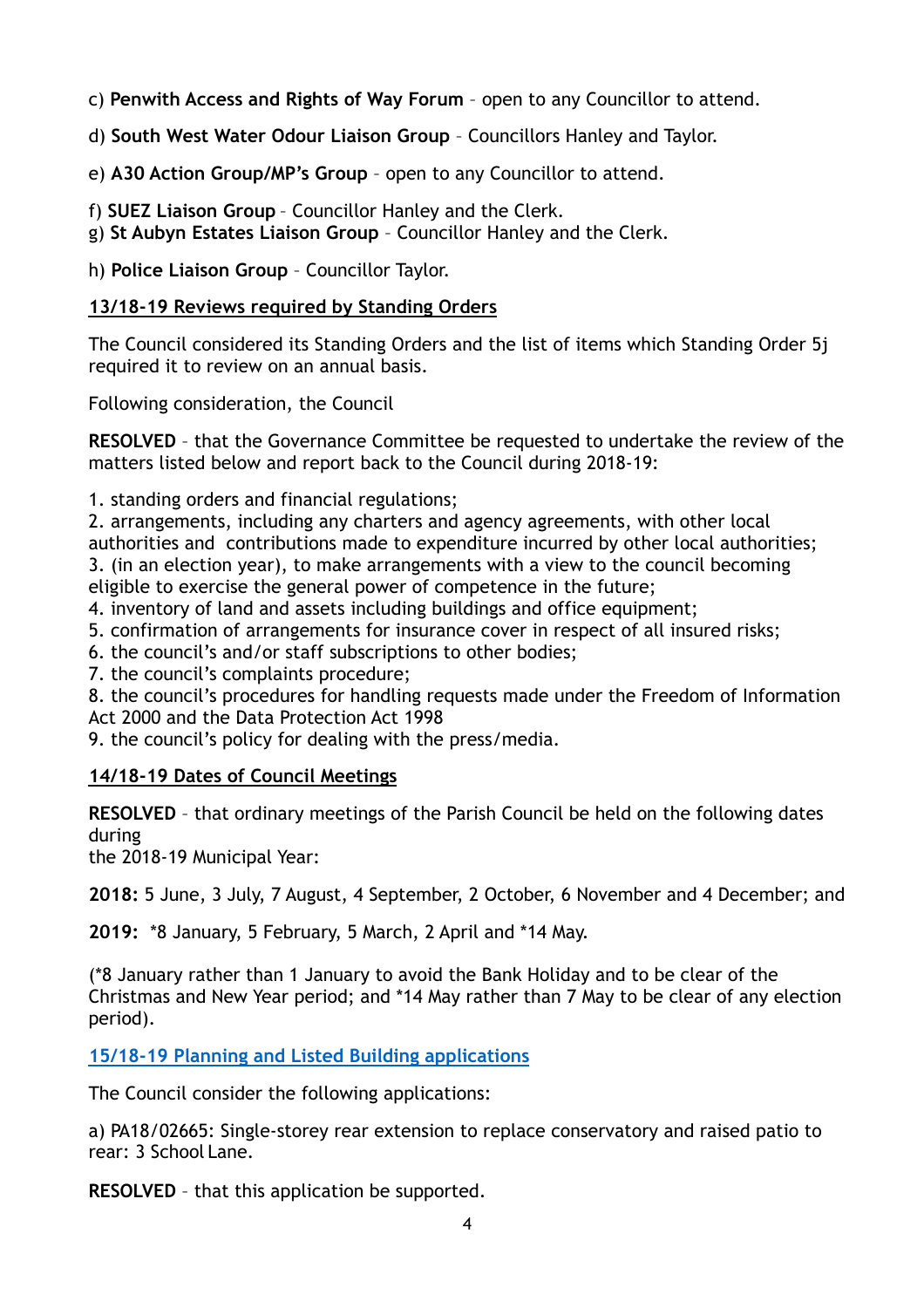b) PA18/03608: Removal of condition 2 (holiday lets not to be used during months of December and January) in respect of W1/88/P/0591 to allow all year holiday occupancy: 9 Trevithick Court, Tolroy Manor Holiday Park.

**RESOLVED** – that this application be supported.

c) PA18/03781: Proposed two classroom extensions and associated stores: St Erth Community Primary School, School Lane.

**RESOLVED** – that this application be supported.

d) PA18/03398: Variation of Condition 6 on Decision Notice PA11/09753 for the construction of a public transport interchange incorporating three car parks and a new traffic signal controlled junction with the A30; namely to alter and extend working hours for the South Car Park section of the site to 0700 - 2100 Monday - Friday and 0700 - 1900 on Saturdays: St Erth Station.

(Currently: 0800 - 1800 Monday to Friday; and 0800 -1300 on Saturdays); and

e) PA18/03397: Variation of Condition 6 on Decision Notice PA11/09753 for the construction of a public transport interchange incorporating three car parks and a new traffic signal controlled junction with the A30; namely to alter and extend working hours for the North Car Park section of the site to 0700 - 2100 Monday - Friday and 0700 - 1900 on Saturdays: St Erth Station.

(Currently: 0800 - 1800 Monday to Friday; and 0800 -1300 on Saturdays).

**RESOLVED** - that St Erth Parish Council objects strongly to these applications because the extended working hours applied for:

1. are being worked already and so this breach of planning control should be the subject of enforcement action (and the Parish Council will be making such a complaint);

2. are considered unneighbourly because if approved, will prevent the owners/occupiers of neighbouring properties from having the quiet and peaceful enjoyment of their homes, especially during the summer months;

3. will create an increase in construction traffic movements in that area in addition to the general increase in summer time traffic, especially during the school summer holidays, and when there is greater use of the recycling centre.

St Erth Parish Council, therefore, requests that this application be refused and that work continues during the hours previously permitted but that if the Case Officer is minded to approve this application under delegated powers, then it be referred to Committee for determination.

## **16/18-19 Approval of the Annual Governance Statement 2017-18**

The Council considered the report of the Clerk/Responsible Financial Officer, the report of the Internal Auditor and the comments received from the External Auditor last year regarding: a) the period allowed for the exercise of public rights; and b) the terminology used in the Internal Auditor's report.

**RESOLVED** – that the reports and responses be noted and the Annual Governance Statement be approved.

## **17/18-19 Approval of the Accounting Statements 2017-18**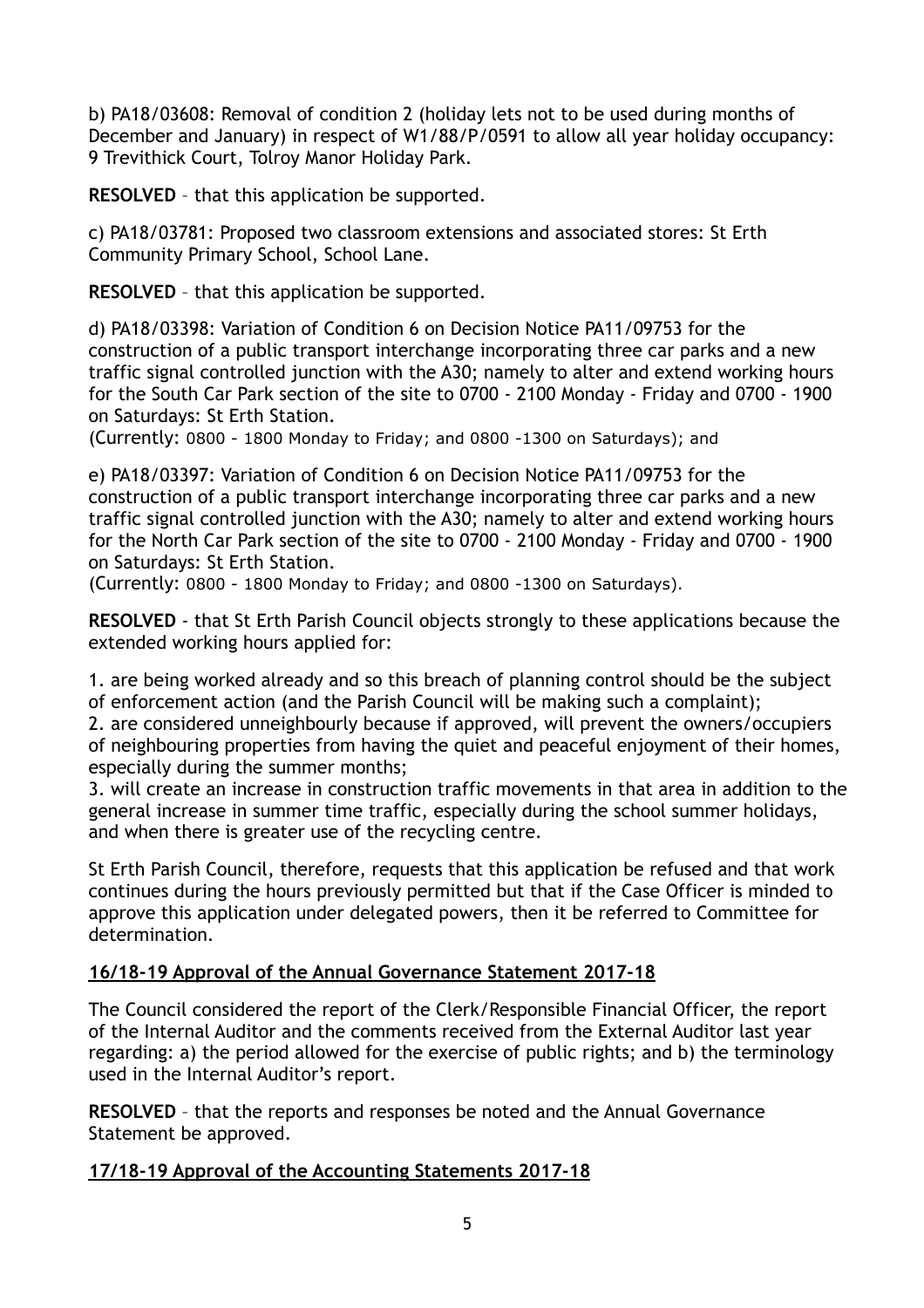The Council considered the Accounting Statements and

**RESOLVED** – that the Accounting Statements 2017-18 be approved.

### **18/18-19 Reports from Councillors/Clerk on meetings of outside bodies held since the previous meeting of the Council**

• Police Liaison Group on 24 April – Councillor Taylor reported that he had not been invited to the first meeting of the Group due to a Police administrative oversight but he had attended the second meeting on 24 April with Councillor Mrs. Chappell. There had been no agenda and the meeting had not been particularly engaging. Whilst the meeting received talks on: locations of defibrillators; Neighbourhood Watch; and CCTV, there hadn't been an opportunity for the attendees to raise matters of concern or interest to them and so Councillor Taylor questioned the overall value of the Liaison Group.

He would, however, attend the next meeting and report back to the Council in due course.

In view of this report, the Council requested the Clerk to write to Inspector Clarke suggesting ways to make the meetings more relevant to those outside the Police.

• Meeting at St Erth Station on 4 May – Councillor Hanley highlighted the main points of concern set out in his report, namely: repeated planning contraventions; the forthcoming meeting of the Community Network Panel which would receive a report and an opportunity for questions on the Hub project (at which Councillor Hanley would repeat his and the Council's concerns; and that it was now time to involve Derek Thomas MP with the outstanding matters of concern in view of how long it takes to resolve issues.

**[19/18-19 Neighbourhood Plan \(NP\) and Referendum](https://sterth-pc.gov.uk/wp-content/uploads/2018/05/NP-FINAL-REPORT-15-MAY.pdf)**

The Council received and noted the report of the Clerk.

**[20/18-19 Receipts and Payments for April, 2018](https://sterth-pc.gov.uk/type/financial-matters/)**

The Council considered this report and

**RESOLVED** – that the payments due be authorised.

The following had been received

| Precept<br><b>Council Tax Support</b><br>Grant<br>Cemetery fees | £27,072.50<br>£1,186.82<br>£1,070.00 |
|-----------------------------------------------------------------|--------------------------------------|
| <b>TOTAL</b>                                                    | £29,329.32                           |

The following had been paid by Direct Debit or Standing Order

Utility Warehouse £21.41 Electricity - Vestry Rooms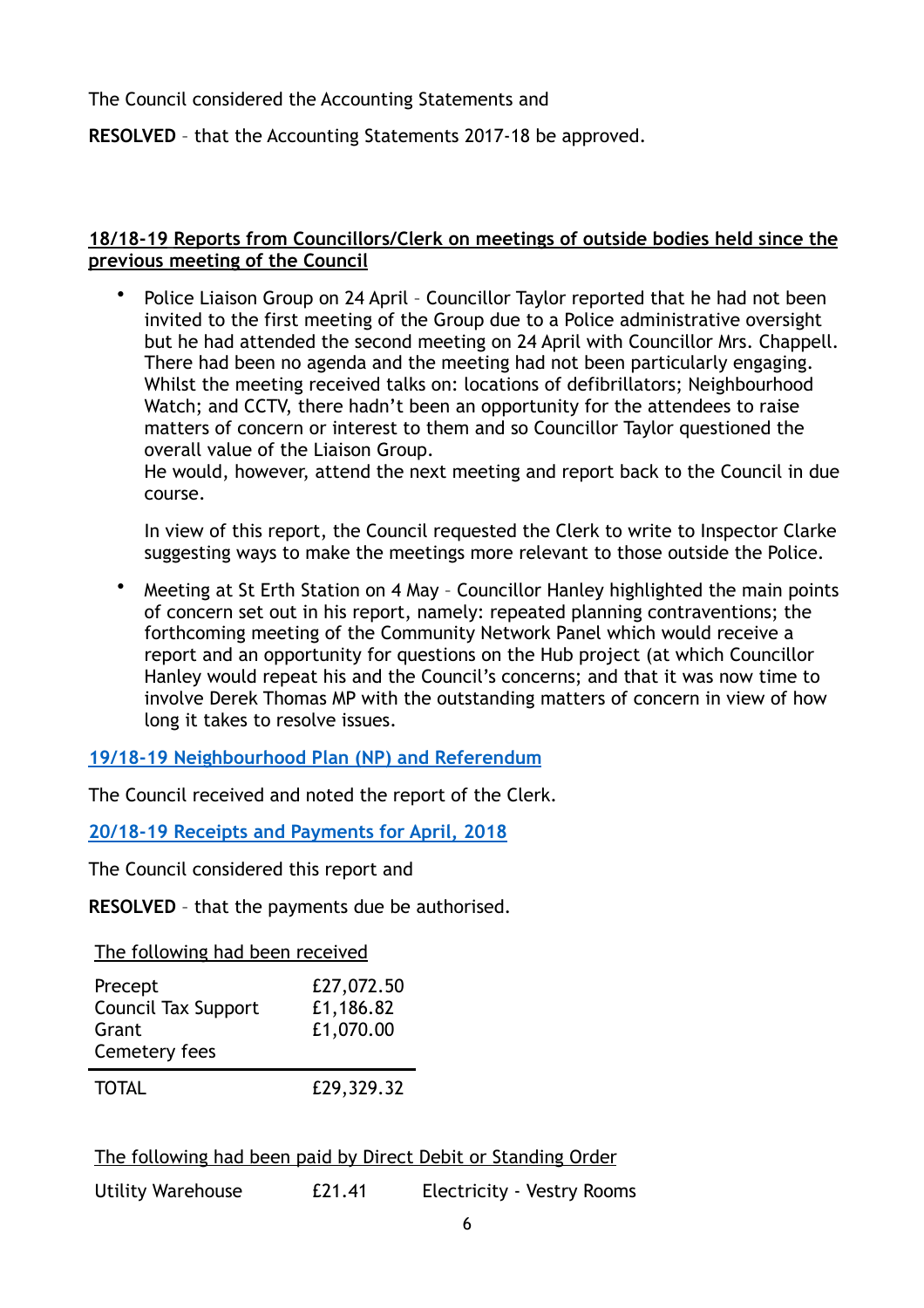| Chris Bray                                                                           | £856.80                                         | Grass cutting - parks, churchyard and<br>cemeteries                                                                                                                                |
|--------------------------------------------------------------------------------------|-------------------------------------------------|------------------------------------------------------------------------------------------------------------------------------------------------------------------------------------|
| SeaDog IT<br>Google<br>South West Water<br><b>British Gas</b><br>NEST pension scheme | £18.95<br>£23.76<br>£22.50<br>£23.00<br>£101.82 | Website hosting fee<br>Gmail account<br>Water - Public Conveniences<br>Electricity - Public Conveniences<br>Employer contribution of £56.57 and<br>employee contribution of £45.25 |
| <b>TOTAL</b>                                                                         | £1.068.24                                       |                                                                                                                                                                                    |

#### The following payments were due as at 30 April 2018

| P Rylett                                                                                                                   | £1,520.00                                                           | Clerk's salary (net pay - see Note 1 below)                                                                                                                                                                                                                                              |
|----------------------------------------------------------------------------------------------------------------------------|---------------------------------------------------------------------|------------------------------------------------------------------------------------------------------------------------------------------------------------------------------------------------------------------------------------------------------------------------------------------|
| P Rylett                                                                                                                   | £377.47                                                             | Clerk's expenses (see Note 2 below)                                                                                                                                                                                                                                                      |
| <b>HMRC</b><br>Cormac Solutions Ltd.<br><b>CALC</b><br><b>SLCC</b><br><b>Cornwall Council</b><br>David Gallie<br>SeaDog IT | £484.76<br>f.<br>£439.87<br>£185.00<br>£336.00<br>£80.00<br>£240.00 | PAYE and NI<br>Cleaning - Public Conveniences April -<br>awaited<br>Annual membership<br>Annual membership<br><b>Business Rates - Public Conveniences</b><br>Internal audit fee<br>Graphic design for referendum logo and<br>licence and installation of website boombar<br>notification |
| TOTAL                                                                                                                      | £3,663.10                                                           |                                                                                                                                                                                                                                                                                          |

**Note 1** The gross pay was £1,885.55 which included: the national pay award from 1 April 2018; £324.00 for Neighbourhood Planning work undertaken in April; and a refund of £1.13 for the Clerk's overpayment of his pension contributions in 2017-18. The net pay of £1,520.00 was the amount payable following deductions of tax and national insurance and with a deduction from the net pay of the employee's contribution to the NEST pension scheme of £45.25 as shown above.

**Note 2** The sum of £377.47 was comprised of:

| Home Office Payment             | £18.00       |                                                  |
|---------------------------------|--------------|--------------------------------------------------|
| Reimbursement of:               |              |                                                  |
| Telephone calls                 | £0           |                                                  |
| Postage/stamps                  | £229.00      |                                                  |
| Consumables<br>Office equipment | £72.57<br>£Ω | Ring binders, envelopes, copier paper and<br>ink |